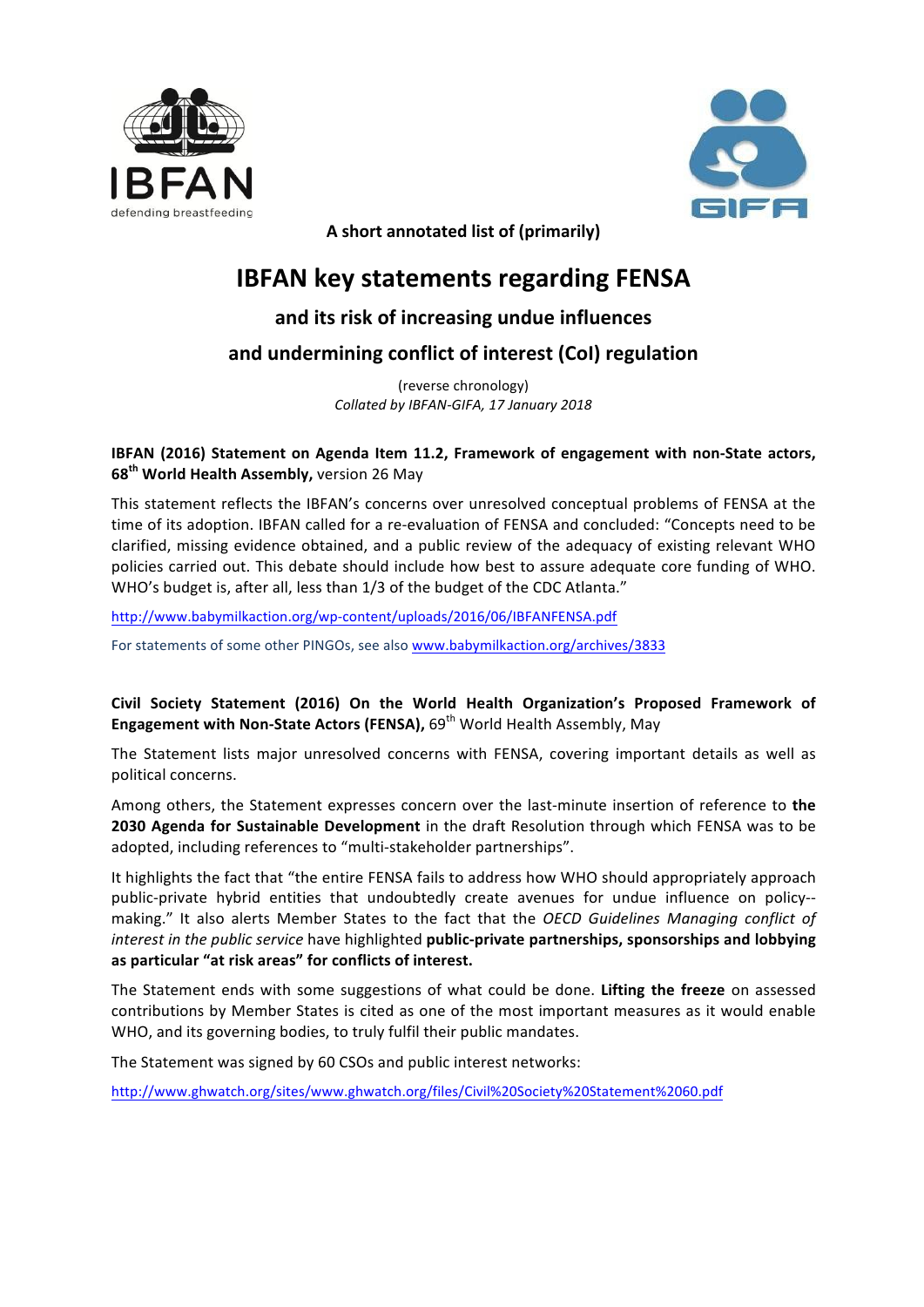#### **IBFAN/PHM** (2016) Letter to FENSA negotiators, 25 May

The letter was distributed during the 2016 WHA to delegates on their way to the very last Openended Working Group (OEWG) session on the FENSA document.. It drew attention to the just released WHO Technical Report *Addressing and Managing Conflicts of Interest In the* **Planning and Delivery of Nutrition Programmes at Country Level,** which is based on the October 2015 WHO Technical Consultation discussions. The Technical Consultation was convened with the stated "aim of supporting efforts to address governance gaps on conflicts of interest in order to safeguard nutrition policy development and implementation at country level."

The WHO Consultation had concluded that there were serious problems with proposed CoI definitions. The letter therefore appealed to Member States to still "take the essential step to open **the FENSA process to public and expert input and scrutiny"** before proposing FENSA for adoption.

[www.babymilkaction.org/wpcontent/uploads/2015/06/IBFAN\\_PHM\\_2016\\_FENSA\\_letter\\_to\\_negotiators.pdf](http://www.babymilkaction.org/wpcontent/uploads/2015/06/IBFAN_PHM_2016_FENSA_letter_to_negotiators.pdf)

## Civil Society (2016). "Civil Society Statement: Save the World Health Organization from the undue influence of corporations and corporate linked entities. Presented to the Open End Inter-Governmental Meeting (OEIGM), 25-27 April, mandated to finalise FENSA.

This Statement which was presented on the  $25<sup>th</sup>$  April to the OEWG mentions, in addition to the problem of FENSA opening WHO to undue influences, also problems caused by "conflicted NGOs". It emphasises the need to assure that FENSA does not fall below existing public interest safeguard policies. It also clearly calls on lifting the freeze on assessed MS contributions.

The Statement was signed by 34 CSOs.

[www.babymilkaction.org/wp-content/uploads/2016/04/Civil-Society-FENSA-Statement-April-2016-1.pdf](http://www.babymilkaction.org/wp-content/uploads/2016/04/Civil-Society-FENSA-Statement-April-2016-1.pdf)

## **IBFAN** (2015). "Concerns regarding the proposed Framework of engagement with NSA: Discussion **paper for the 68th WHA,"** May

This Discussion paper provides IBFAN's most detailed analysis to date of the overarching part of **2015 FENSA draft**. It can be used to check what has been changed in the FENSA document and what has not. For example, the allegedly overarching "principle of trust" is no longer in the final document. This important correction should be noted in the SDG debates and applied in other engagement/partnership policies, e.g. in SUN's principles.

[http://www.babymilkaction.org/wp-content/uploads/2016/04/IBFAN\\_2015\\_05\\_FENSA\\_concerns-FINAL.pdf](http://www.babymilkaction.org/wp-content/uploads/2016/04/IBFAN_2015_05_FENSA_concerns-FINAL.pdf)

## **IBFAN** (2014). Statement by IBFAN: Agenda item 67/6 Framework of engagement with non-State actors, International Baby Food Action Network, May

The Statement contained already all major elements of the main IBFAN criticisms - including the critique of the CoI conception.

The validity of such criticism was confirmed by WHO's 2015 Technical consultation on CoI in nutrition. However, till today it has not been taken into account (although reiterated as recently as in the 2017 written public online critique of the CoI tools in nutrition). $1$ 

[http://ibfan.org/wbci/Statement-WHA-Reform-A67\\_6-with-reference-Final.pdf](http://ibfan.org/wbci/Statement-WHA-Reform-A67_6-with-reference-Final.pdf)

 $1$ See e.g. Rodwin, Richter, Marks, IBFAN-GIFA, http://www.who.int/nutrition/consultation-doi/comments/en/